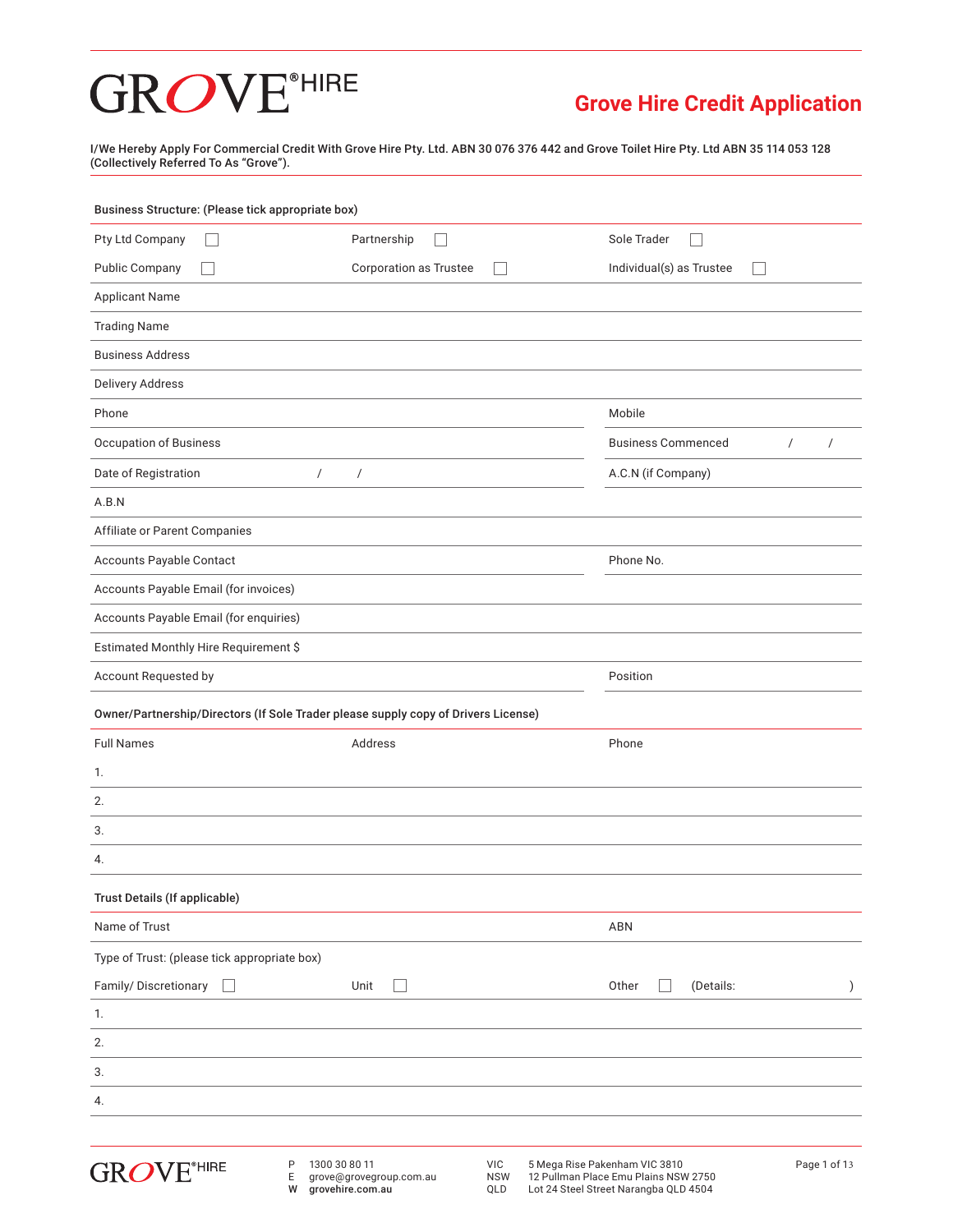### **GROVE**<sup>®HIRE</sup>

| Business History (For all directors, partners, trustees or sole trader)                                   |         |                  |  |
|-----------------------------------------------------------------------------------------------------------|---------|------------------|--|
| Have any been declared bankrupt:                                                                          |         |                  |  |
| Yes                                                                                                       | No      | If yes, details: |  |
| Names of related or subsidiary companies or partnerships:                                                 |         |                  |  |
| Have you or any of your related companies or partnerships ever enter into an agreement with Grove before? |         |                  |  |
| Yes<br>$\mathbb{R}$                                                                                       | No      | If yes, details: |  |
|                                                                                                           |         |                  |  |
| References                                                                                                |         |                  |  |
| Names                                                                                                     | Address | Phone            |  |
| 1.                                                                                                        |         |                  |  |
| 2.                                                                                                        |         |                  |  |
| 3.                                                                                                        |         |                  |  |
| 4.                                                                                                        |         |                  |  |
| 5.                                                                                                        |         |                  |  |
| 6. Hire Company                                                                                           |         |                  |  |
| 7. Bank                                                                                                   |         |                  |  |

#### Privacy Statement

The personal information submitted about the Applicant and about any guarantor/s will be used for the purposes associated with assessing the Applicant's commercial credit application and administering the commercial credit account. Grove's privacy policy details why Grove collects this personal information, who Grove may disclose it to, and the main consequences (if any) if Grove does not collect it. Grove's privacy policy also contains information about how affected persons may seek access to, or correction of, the personal information held about them, and Grove's complaint resolution procedures.

Grove's privacy policy is available by request to Grove and available on Grove's website.

#### Terms: 30 days from date of Invoice

The Applicant hereby certifies that the foregoing particulars are correct to the best of its knowledge and acknowledge that all transactions will be subject to the conditions of trading attached which have been read, understood and agreed with.

| Signature of Authorised Representative | Date |
|----------------------------------------|------|
| Full Name of Authorised Representative | Date |



- P 1300 30 80 11<br>E arove@arovea
- E grove@grovegroup.com.au<br>W arovehire.com.au grovehire.com.au

NSW 12 Pullman Place Emu Plains NSW 2750<br>QLD Lot 24 Steel Street Narangba QLD 4504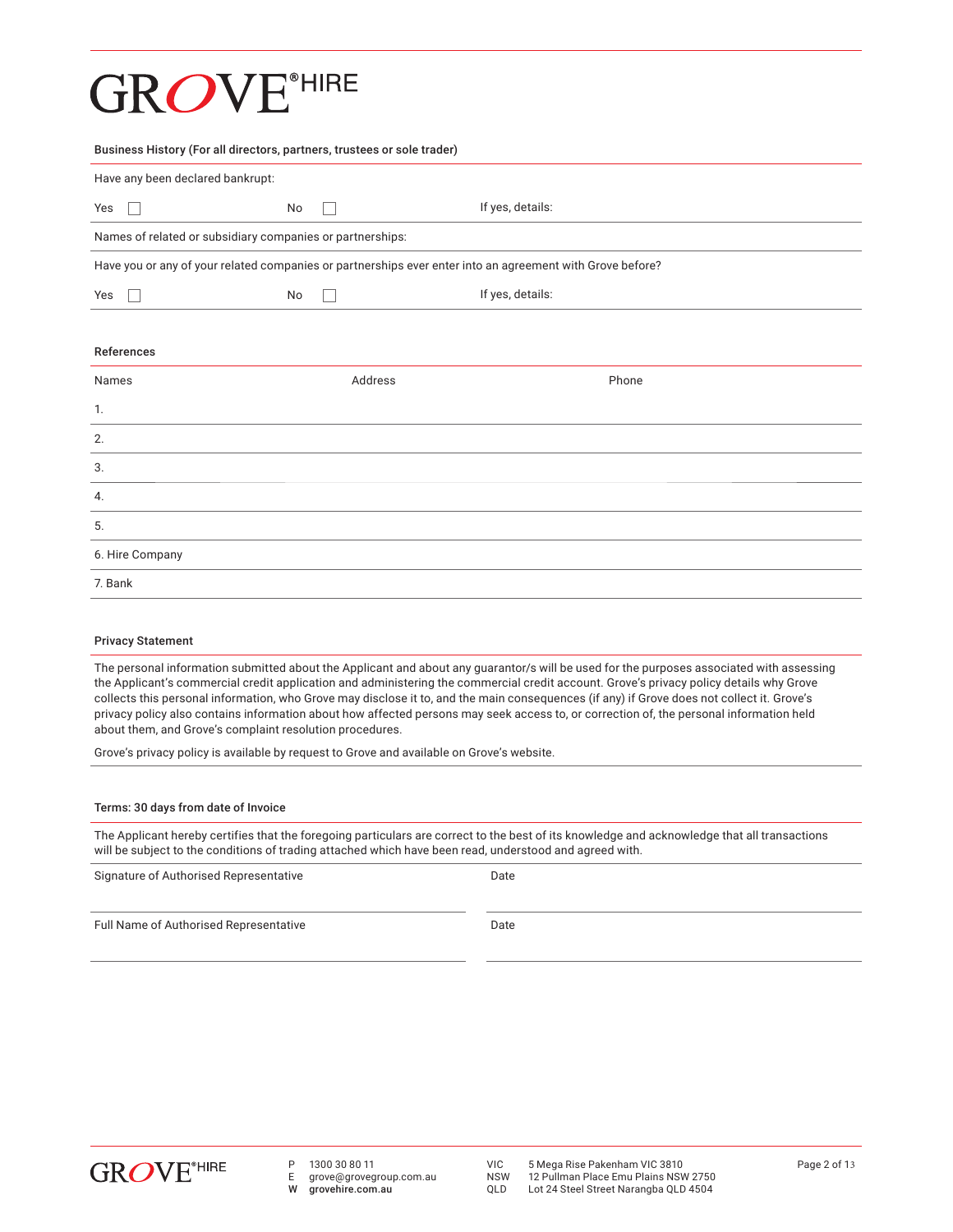#### Deed of Guarantee and Indemnity

**In favour of** Grove Hire Pty. Ltd. ABN 30 076 376 442 and Grove Toilet Hire Pty. Ltd. ABN 35 114 053 128

**In consideration of** Grove Hire Pty. Ltd. and Grove Toilet Hire Pty. Ltd. ("Grove Hire") entering into the agreement with, (the "Hirer"), executed on or about the date of this Deed (the "Agreement") at the request of the Guarantor/s whose name and address is set out in the Schedule (each a "Guarantor");

**The guarantor guarantees** to Grove Hire the due, punctual and proper payment and performance by the Hirer of all and singular the monies terms and conditions contained in the Agreement then due and payable or which may become due and payable or which are otherwise to be paid observed and performed and;

**The guarantor indemnifies** (as a separate and additional liability) and agrees to keep indemnified Grove Hire Pty Ltd. and Grove Toilet Hire Pty. Ltd. against all loss damage costs and expenses suffered or incurred by Grove Hire as a result of any failure by the Hirer to pay the monies aforesaid or as a result of the liability of the Hirer under the Agreement being unenforceable in whole or in part through any lack of capacity, power or authority on the part of the Hirer or for any other reason (including, where the Hirer is a trustee, as a consequence of the Hirer acting in breach of trust) or as the result of any breach by the Hirer observing the terms and conditions referred to above and;

**The guarantor convenants** with and declares to Grove Hire as follows:

- 1. If at any time the Hirer defaults in payment of any monies due and payable or to become due and payable or otherwise to be paid by the Hirer under the Agreement, the Guarantor will immediately on demand by Grove Hire pay to Grove Hire the whole of such monies then due and payable or which may become due and payable or which are otherwise to be paid by the Hirer. Until fully paid and satisfied, such monies will bear interest at the Default Rate as defined in the Agreement.
- 2. This Guarantee and Indemnity is continuing and will not be wholly or partly discharged by the appointment of a receiver or receiver and manager or liquidator or provisional liquidator or the undertaking or other property and assets or any part thereof of the Hirer or any Guarantor or the liquidation of the Hirer or of any Guarantor if a Individual and Company of by the bankruptcy mental incapacity or death of the Hirer or any Guarantor if a natural person.
- 3. The Guarantor's liability is not prejudiced or affected by:
	- a) the fact that the whole or any part of the monies payable by the Hirer may not be or may cease to be recoverable from the Hirer or from any other Guarantor or person or that the Hirer or any other Guarantor or person may be discharged from all or any of its obligations to pay such monies or any part of them for any other reason that that the same have been paid;
- b) any payment whether by the Hirer or any other person which would reduce or operate in satisfaction or partial satisfaction of the Guarantor's liability hereunder to the extend of such payment where such payment is void or avoided for any reason (irrespective of when such avoidance operates) to the intent that such liability may be enforced to the amount thereof as it exists prior to such payment as if such payment had never been made;
- c) the fact that any other person who was intended to execute this Guarantee, or otherwise to become a co-surety for the terms and conditions to be observed by the Hirer under the Agreement or any of them has not done so;
- d) any variations whenever made of any of the terms, conditions or provisions contained in the Agreement whether or not such variation is made with the knowledge or consent of any of the Guarantors; or
- e) the transfer or assignment of the benefit of this Guarantee to any person or corporation.
- 4. Grove Hire's rights under this Guarantee are additional to and will not merge with, be affected by, or affect any other securities or obligations now or subsequently held by Grove Hire from the Hirer or the Guarantor or any other person.
- 5. Grove Hire is not under any obligation to marshal in favour of the Guarantor any security held by Grove Hire or any of the funds or assets that Grove Hire may be entitled to receive or have a claim upon.
- 6. Neither the existence of any legal disability nor the granting of any time concession or indulgence to nor the making of any composition with nor the waiver of any breach or default by the Hirer nor the neglect or forbearance of Grove Hire to enforce the terms of the Agreement or those of this Guarantee will void or release or discharge this Guarantee.
- 7. Any security now or subsequently held by the Guarantor from the Hirer for the Hirer's obligation to indemnify the Guarantor against liability under this Guarantee will be held by the Guarantor in favour of Grove Hire, and at the cost of the Guarantor as security of the Guarantor's liability to Grove Hire and the Guarantor must upon request by Grove Hire deposit that security with or assign it by way of security to Grove Hire
- 8. The Guarantor will not compete with Grove Hire for any dividend or distribution in any winding up scheme of arrangement or official management of the Hirer or claim any set-off or make any counter-claim against the Hirer.



E grove@grovegroup.com.au<br>W grovebire.com.au grovehire.com.au

VIC 5 Mega Rise Pakenham VIC 3810<br>NSW 12 Pullman Place Emu Plains NSW 2750

NSW 12 Pullman Place Emu Plains NSW 2750<br>OLD Lot 24 Steel Street Narangba OLD 4504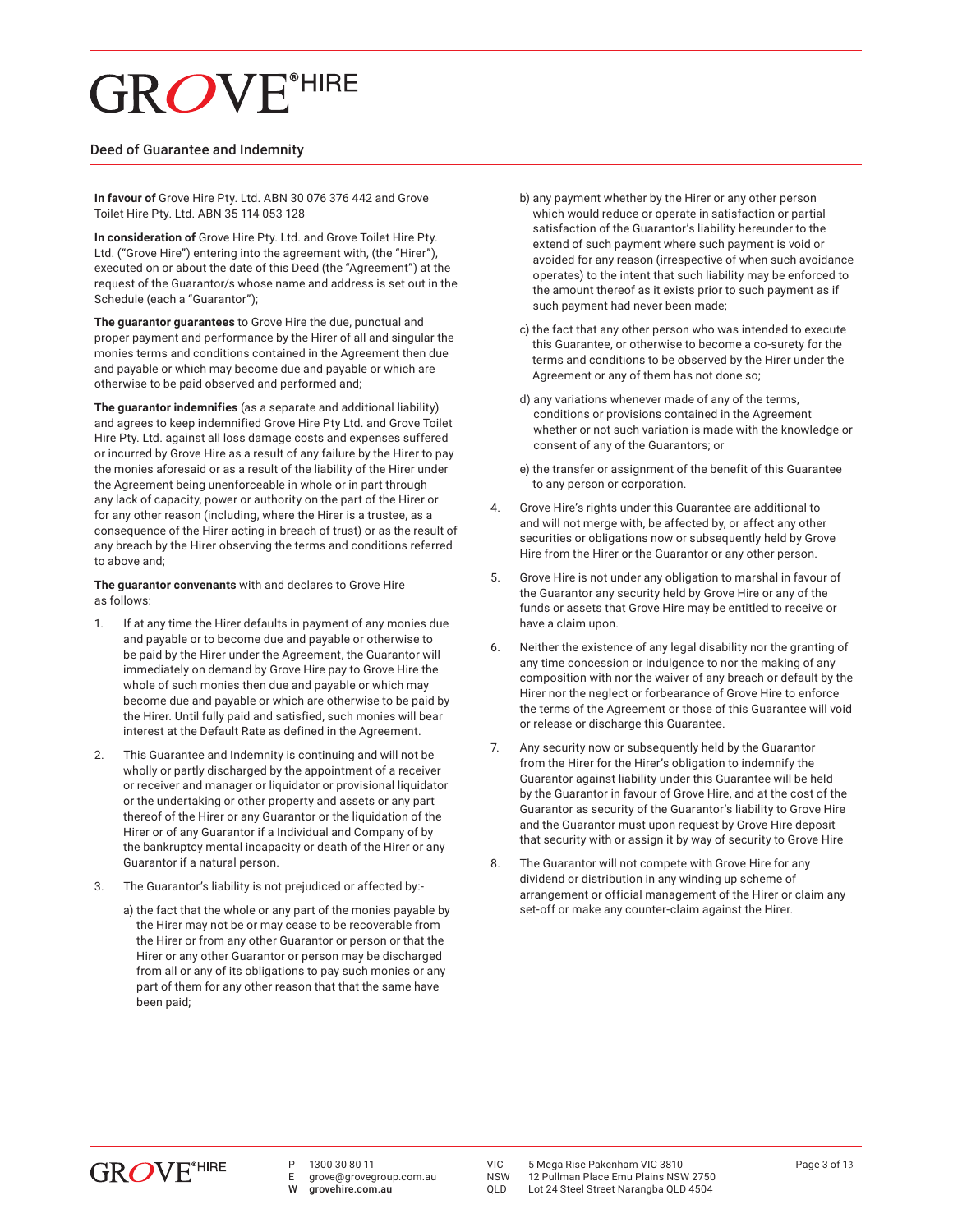## **GROVE**<sup>®HIRE</sup>

#### Deed of Guarantee and Indemnity

- 9. All monies received by Grove Hire which are capable of being applied by Grove Hire towards payment of any of the money then due and payable or which may become due and payable or which are otherwise to be paid by the Hirer under the Agreement will be regarded as payments in gross and the Guarantor will have no right to claim the benefit of monies so received until Grove Hire has received the whole of the monies due or which may become due and payable or which are otherwise to be paid by the Hirer under the Agreement and until the same have been fully paid and satisfied.
- 10. Any demand or notice to be made by Grove Hire hereunder will be deemed to have been duly made and received by the Guarantor if and when given to any Guarantor or if and when posted addressed to any Guarantor at the place of abode or business in the Commonwealth of Australia last known to Grove Hire or if and when sent by facsimile to the number shown next to the Guarantor's name in the Schedule (or as otherwise advised in writing by the Guarantor). Any demand or notice made by mail will be deemed to have been received by the Guarantor on the second day after posting (excluding days on which no mail deliveries are normally made). Any demand or notice sent by facsimile will be deemed to have been received when a confirmation or transmission has been produced by the sending facsimile machine.
- 11. The Guarantor hereby acknowledges having given its consent to Grove Hire to:
	- a) disclose credit information about the Guarantor to a credit reporting body; and
- b) obtain credit eligibility information about the Guarantor from a credit reporting body; and
- c) use credit eligibility information about the Guarantor; and
- d) disclose credit eligibility information about the Guarantor, for the purposes of Grove Hire:
- e) assessing whether to accept the Guarantor as a guarantor for credit that has been provided to or may be applied for by the Customer; and
- f) collecting overdue payments; and
- g) reporting on payment defaults and personal bankruptcy and insolvency issues.
- 12. This Guarantee is governed by the laws of Victoria and the parties hereby submit to the non-exclusive jurisdiction of the Courts of that state.
- 13. In this document the expression "the Guarantee" means this Guarantee and Indemnity, the expressions of the "Guarantor" and "Assignee" includes their respective successors and administrators and permitted assigns, the expression "Individual and Company" includes its successors and assigns, the singular means and includes the plural, one gender means and includes the other genders, and where there is more than one Guarantor their obligations are joint and several. Terms defined in the Agreement have the same meaning when used in the Guarantee.

| Name:                                           | Name:<br>Address:                 |    |  |
|-------------------------------------------------|-----------------------------------|----|--|
| Address:                                        |                                   |    |  |
| Telephone Number:                               | Telephone Number:                 |    |  |
| Executed as a Deed Poll on the                  | day of                            | 20 |  |
| Signed Sealed and Delivered by:<br>(Print Name) | Signature:                        |    |  |
| In the presence of:<br>(Witness)                | Signature Guarantor:<br>(Witness) |    |  |
| Signed Sealed and Delivered by:<br>(Print Name) | Signature:                        |    |  |
| In the presence of:<br>(Witness)                | Signature Guarantor:<br>(Witness) |    |  |
|                                                 |                                   |    |  |

#### Schedule to Deed of Guarantee and Indemnity-guarantor(s)



- P 1300 30 80 11<br>F arove@aroveg
- E grove@grovegroup.com.au<br>W grovehire.com.au grovehire.com.au

VIC 5 Mega Rise Pakenham VIC 3810<br>NSW 12 Pullman Place Emu Plains NSW 2750

NSW 12 Pullman Place Emu Plains NSW 2750<br>QLD Lot 24 Steel Street Narangba QLD 4504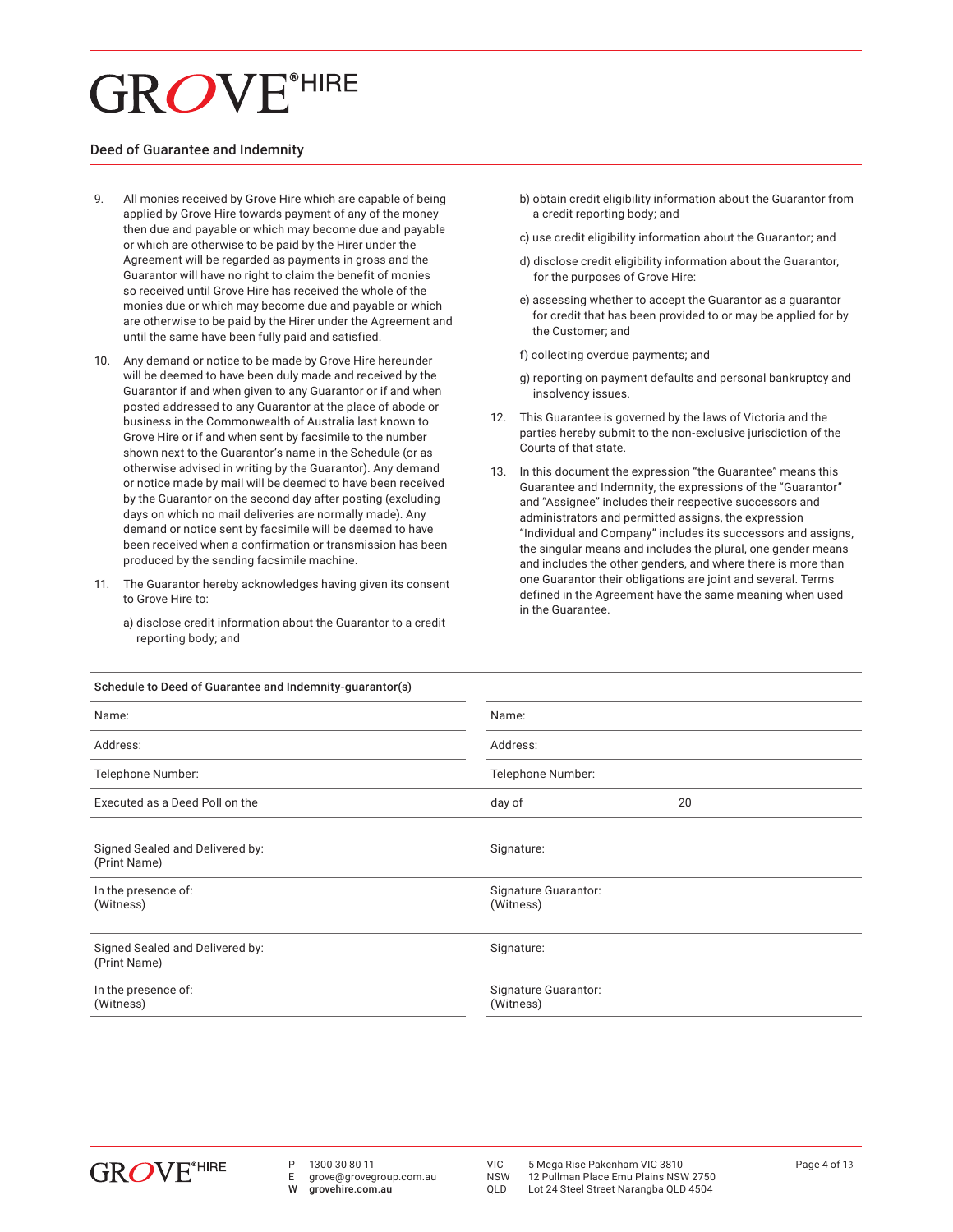#### Applicant Privacy Acknowledgement and Consent

Grove Hire Pty. Ltd. ABN 30 076 376 442 and Grove Toilet Hire Pty. Ltd ABN 35 114 053 128

#### Credit information that may be provided to a credit reporting body

The Applicant has applied for or been granted a commercial credit account with Grove Hire Pty Ltd and Gove Toilet Hire Pty. Ltd. ("Grove Hire").

The Applicant, its partners and trustees acknowledge and agree that Grove Hire may give credit information about the Applicant to a credit reporting body before, during or after the provision of commercial credit to the Applicant, for the following purposes:

- to obtain credit eligibility information about the Applicant; and/or
- to allow the credit reporting body to create or maintain its records containing credit information and credit eligibility information about the Applicant.

The information that may be provided to a credit reporting body is limited to:

- identity information the Applicant's name, any previous name/s and/or aliases, sex, current or last known address and previous two addresses, date of birth, name of employer, and drivers licence number;
- information requests  $-$  a statement that Grove Hire has sought information about the Applicant from a credit reporting body in connection with the Applicant's application for commercial credit;
- type of credit the fact that the Applicant has applied for commercial credit and the amount;
- credit provider the fact that Grove Hire is a current commercial credit provider to the Applicant;
- court proceedings information information about any creditrelated judgments made or given against the Applicant in court proceedings; and

 • personal insolvency information – information about the Applicant that is entered on the National Personal Insolvency Index and which relates to the Applicant's bankruptcy or personal insolvency and/or debt agreements made or proposed by me.

#### **Assessment of Commercial Credit Application**

The Applicant consents to Grove Hire obtaining credit eligibility information about the Applicant from a credit reporting body and/ or from another credit provider to the Applicant, and conducting a search of the Personal Property Securities Register, and using such information for the purpose of assessing the Applicant's application for commercial credit.

#### Collection of overdue payments

The Applicant consents to Grove Hire obtaining credit eligibility information about the Applicant from a credit reporting body and using and disclosing such information for the purpose of collecting payments that are overdue in relation to the commercial credit provided by Grove Hire to the Applicant.

#### Disclosure to guarantor

The Applicant consents to Grove Hire giving credit eligibility information about the Applicant to a potential guarantor, for the purpose of that person considering whether to act as a guarantor or to offer their property as security for the commercial credit offered or provided to the Applicant.

The Applicant consents to Grove Hire giving credit eligibility information about the Applicant to a guarantor of the commercial credit offered or provided to the Applicant, for the purposes of keeping them informed about the guarantee and/or the enforcement or proposed enforcement of the guarantee.

#### Acknowledgement

The Applicant understands that, even though the Applicant is transacting with Grove Hire in relation to a commercial credit account, the credit information and credit eligibility information used and disclosed about the Applicant will or may contain information about the directors or partners personal credit history and personal credit worthiness.

The Applicant also acknowledges that the information included in this application is true and correct.

Signing to be signed by the Applicant or all directors or partners of the Applicant.

Date: Sole Trader:

Director/Partner: Director/Partner:



P 1300 30 80 11

E grove@grovegroup.com.au grovehire.com.au

VIC 5 Mega Rise Pakenham VIC 3810<br>NSW 12 Pullman Place Emu Plains NSW 2750

NSW 12 Pullman Place Emu Plains NSW 2750<br>OLD Lot 24 Steel Street Narangba OLD 4504 Lot 24 Steel Street Narangba QLD 4504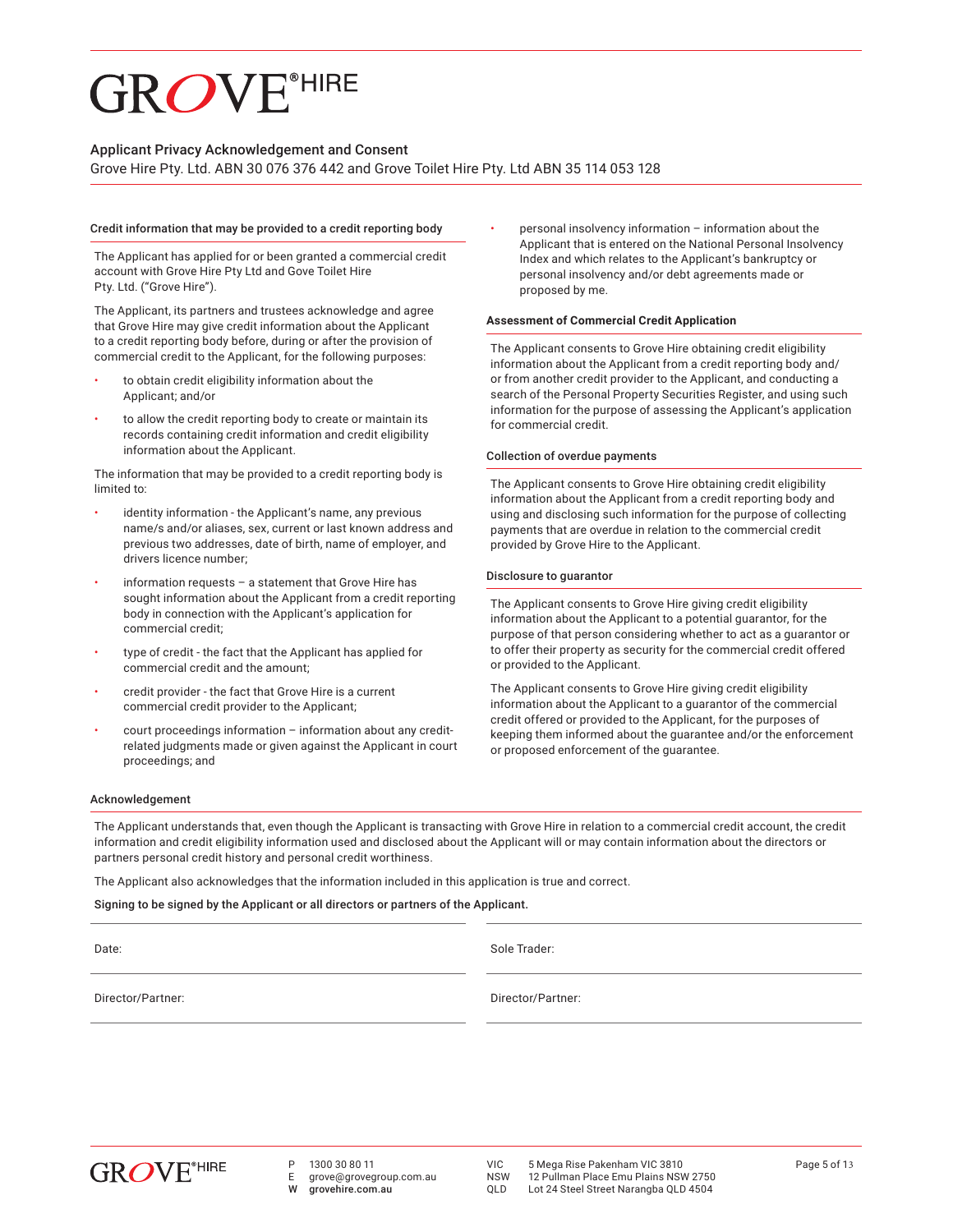#### Guarantor Privacy Acknowledgement and Consent

Grove Hire Pty. Ltd. ABN 30 076 376 442 and Grove Toilet Hire Pty. Ltd. ABN 35 114 053 128

#### Credit information that may be provided to a credit reporting body

 I am considering or have agreed to act as a guarantor of a commercial credit account with Grove Hire Pty. Ltd. and Grove Toilet Hire Pty. Ltd. ("Grove Hire").

 I acknowledge and agree that Grove Hire may give credit information about me to a credit reporting body in connection with my role as a guarantor or potential guarantor of commercial credit, for the following purposes:

- to obtain credit eligibility information about me; and/or
- to allow the credit reporting body to create or maintain its records containing credit information and credit eligibility information about me.

The information that may be provided to a credit reporting body is limited to:

- identity information my name, any previous name/s and/ or aliases, sex, current or last known address and previous two addresses, date of birth, name of employer, and drivers licence number;
- information requests  $-$  a statement that Grove Hire has sought information about me from a credit reporting body in connection with my role as a guarantor or potential guarantor;
- type of credit the fact that I am considering or have agreed to act as a guarantor for commercial credit;
- credit provider the fact that Grove Hire is a current commercial credit provider to the entity I am guaranteeing;
- court proceedings information information about any credit-related judgments made or given against me in court proceedings; and
- personal insolvency information information about me that is entered on the National Personal Insolvency Index and which relates to my bankruptcy or personal insolvency and/or debt agreements made or proposed by me.

#### Assessment of guarantor suitability

I consent to Grove Hire obtaining credit eligibility information about me from a credit reporting body, and conducting a search of the Personal Property Securities Register, and using such information for the purpose of assessing my suitability to act (or to continue to act) as a guarantor for a commercial credit account.

#### Collection of guarantor payments

I consent to Grove Hire obtaining credit eligibility information about me from a credit reporting body and using and disclosing such information for the purpose of collecting payments that are overdue in relation to my guarantee of a commercial credit account.

#### Acknowledgement

I understand that, even though I am transacting with Grove Hire in relation to a commercial credit account, the credit information and credit eligibility information used and disclosed about me will or may contain information about my personal credit history and personal credit worthiness.

I also acknowledge that the information included in this application is, to the best of my belief, true and correct.

Signing to be signed by the Guarantor.

| Date:                     | Date:                     |
|---------------------------|---------------------------|
| Guarantor 1 - Print Name: | Guarantor 2 - Print Name: |
| Signature:                | Signature:                |



E grove@grovegroup.com.au<br>W grovehire.com.au grovehire.com.au

VIC 5 Mega Rise Pakenham VIC 3810<br>NSW 12 Pullman Place Emu Plains NSW 2750

NSW 12 Pullman Place Emu Plains NSW 2750<br>QLD Lot 24 Steel Street Narangba QLD 4504 Lot 24 Steel Street Narangba QLD 4504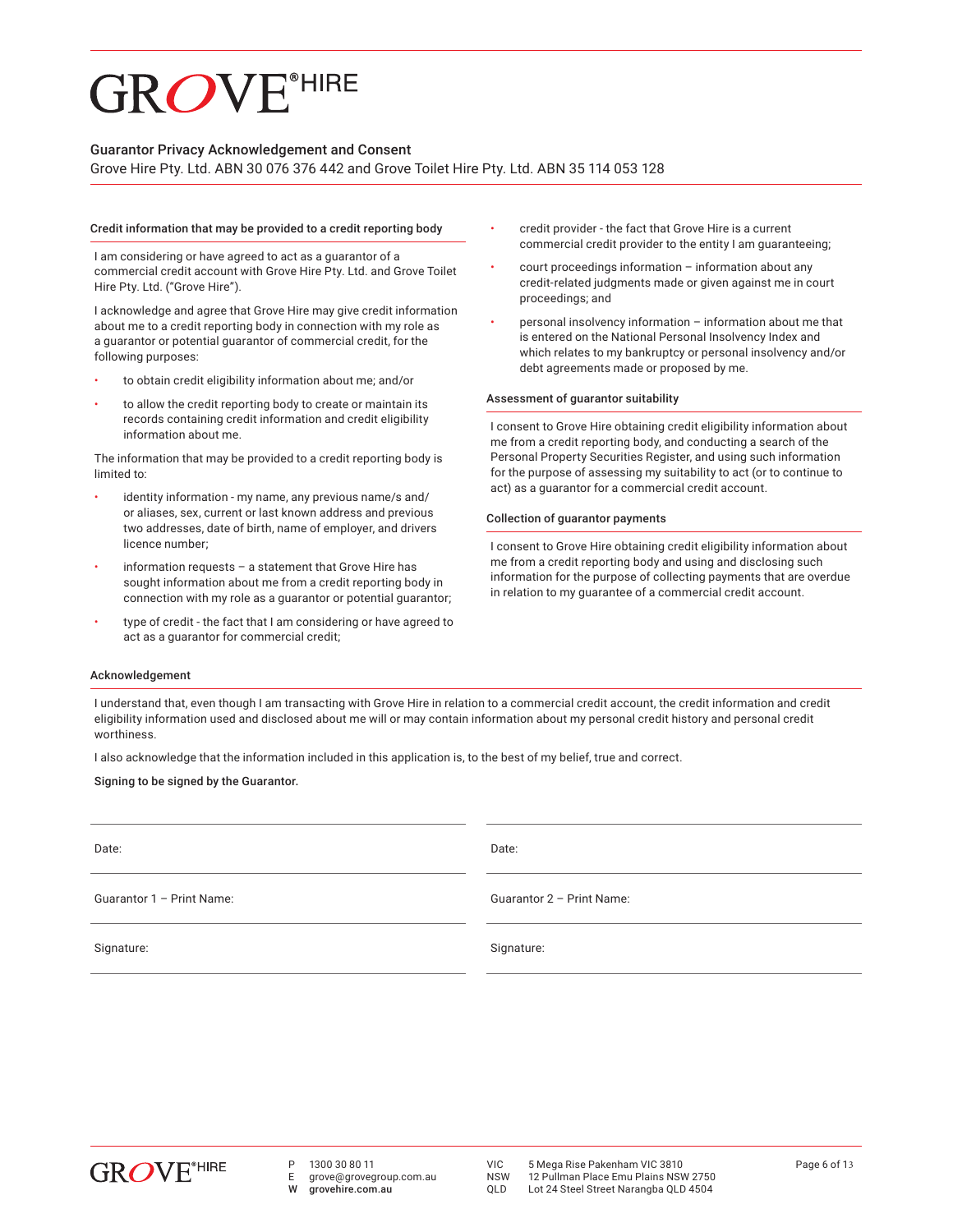# ROVE<sup>®HIRE</sup>

Conditions of Trade

#### GroveHirePty.Ltd.ABN30076376442andGroveToiletHirePty. Ltd ABN35114053128

#### **1. Definitions**

#### 1.1 In this Agreement:

"ACL" means the Australian Consumer Law Schedule of the Competition and Consumer Act 2010 (Cth) and its associated Regulations as amended. "Agreement" means the agreement for the hire of the Equipment by the Owner to the Hirer. "Consumer" is as defined in the ACL and in determining if the Hirer is a consumer, the determination is made if Hirer is a consumer under this Agreement. "Equipment" means the items hired out by the Owner to the Hirer, including all portable buildings, containers, toilets, temporary fencing and accessory items. "Hirer" means any person, firm or corporation, jointly and severally if more than one, who hires the Equipment from the Owner. "Owner" means Grove Hire Pty. Ltd. (ABN 30 076 376 442 ACN 076 376 442) and Grove Toilet Hire Pty. Ltd. (ABN 35 114 053 128 ACN 114 053 128). "PPSA" means the Personal Property Securities Act 2009 (Cth) and its associated Regulations as amended. "Terms" means these Conditions of Trade.

#### **2. Basis of Contract**

- 2.1 The Terms apply exclusively to every Agreement for the hire of Equipment by the Owner to the Hirer and cannot be varied or replaced by any other terms without the Owner's prior written consent.
- 2.2 Any written quotation provided by the Owner to the Hirer concerning the proposed hire of Equipment is valid for 30 days and is an invitation to treat only.
- 2.3 Any terms in the Owner's quotation form part of the Terms and, if inconsistent, will prevail to the extent of the inconsistency. **3. Terms of Payment**
- 3.1 Unless otherwise agreed, hire charges will commence from the time the Equipment leaves the Owner's premises (if collected by the Hirer) or from the time it arrives at the destination the Hirer
- specified (if delivered by the Owner) until termination of the hire of the Equipment in accordance with clause 13. 3.2 Hire charges will be based upon a twenty-four-hour period from
- the date specified on the delivery docket and will continue to accrue over weekends and public holidays.
- 3.3 The rate of hire charges will be as specified by the Owner from time to time and may be varied by the Owner at its sole discretion immediately upon giving the Hirer written notice. Variations will apply from the time of written notification of the variation to the Hirer.
- 3.4 Where the Owner provides notice of the kind referred to in clause 3.3, the Hirer may:
	- (a) accept the increase and continue under the Agreement; or
	- (b) return the Equipment to the Owner, make payment of all amounts owed to the Owner, and terminate the Agreement.
- 3.5 The Hirer will pay a deposit if required by the Owner which will be forfeited to the Owner if the Hirer breaches this Agreement. Forfeiture will not affect any other rights of the Owner under this Agreement.
- 3.6 In addition to the hire charges specified by the Owner the Hirer will pay to the Owner the amounts of any GST, tax duty, levy, charge or other expense paid or payable by the Owner to any government of government authority in respect of the use of the Equipment together with the Owner's standard delivery and/or collection charges from time to time together with any expenses incurred by the Owner as a result of a breach by the Hirer of its obligations pursuant to the Agreement.
- 3.7 The Hirer agrees to pay the Owner's hire and other charges at the time and in the manner specified by the Owner or, if not specified within seven days of the date of the relevant invoice without set-off or demand. The Owner may at its option render invoices to the Hirer at the commencement or completion of the hire period or periodically throughout the hire period.
- 3.8 Unless otherwise agreed in writing, no relief from hire charges nor any claims will be allowed by the Owner for stoppages due to causes out of the Owner's control including, without limitation, bad weather or site conditions.
- **4. Payment Default**
- **GROVE**\*HIRE
- 4.1 Where any amount becomes overdue all unpaid amounts which would become payable by the Hirer to the Owner at a later date, will immediately become due and payable by the Hirer to the Owner without the requirement of any written notice to the Hirer, and the Owner may, without prejudice to any of its other accrued or contingent rights:
	- (a) charge the Hirer interest on any unpaid sum at the rate of 20% per annum;
	- (b) charge the Hirer for, and the Hirer must indemnify the Owner from, all costs and expenses (including without limitation all legal costs and expenses) incurred by it resulting from the default or in taking action to enforce compliance with this Agreement or to recover any Equipment;
	- (c) cease or suspend supply of any further Equipment to the Hirer.
- 4.2 The only discounts available to the Hirer will be those agreed in writing by the Owner. If the Hirer breaches this Agreement, then any discounts on any unpaid invoice is automatically revoked and the full price is payable for all hire charges from that time onwards.

#### **5. Property and Risk**

- 5.1 Ownership of the Equipment will at all times remain with the **Owner**
- 5.2 No person will be entitled to use, dispose of or otherwise deal with the Equipment in any way which is inconsistent with the Owner's rights or these Terms.
- 5.3 The Hirer must not remove, deface or cover up any plate or mark affixed to the Equipment without the Owner's prior written consent.
- 5.4 Neither payment of compensation nor any other circumstances or event will amount to, constitute or result in any transfer of property or interest in the Equipment from the Owner.
- 5.5 The Hirer acknowledges that the Owner, its insurers or agents may inspect the Equipment at any time during the period of hire, whether notice of such inspection is given to the Hirer or not, and the Hirer shall provide to the Owner its insurers or agents all assistance and co-operation necessary to facilitate such inspection of the Equipment. The Hirer shall indemnify the Owner its insurers or agents in relation to any action from trespass in the course of the Owner its insurers or agents reasonably exercising its right to inspect the Equipment.
- 5.6 This Agreement is personal to the Hirer and the Hirer will not: (a) assign or sub-contract its rights and obligations; or
	- (b) sell or offer for sale, assign, mortgage, pledge, lend or otherwise part with possession of the Equipment; or
	- (c) allow any other person to use or have possession of the Equipment; or
	- (d) allow any lien to be levied upon the Equipment whether for repairs or otherwise without the Owner's prior written consent, which may be withheld at the Owner's absolute discretion.
- 5.7 The Hirer will protect the Equipment against execution or seizure and will indemnify the Owner against all resultant losses (including any consequential losses), costs, charges damages and expenses (including any legal costs on a solicitor and client basis) incurred by the Owner as a result of a breach of this clause 5 by the Hirer.
- 5.8 The Hirer will maintain the Equipment on a daily basis in compliance with the Owner's requirements.
- 5.9 The Owner may assign or sub-contract its rights and obligations under this Agreement without notice to the Hirer.
- 5.10 The Hirer agrees that Equipment hired out by the Owner to, or at the request of, the Hirer shall be at the Hirer's risk immediately on delivery to the Hirer or collection by the Hirer.

#### **6. Loss of or Damage to Equipment**

- 6.1 If, once the Equipment has been collected from the Owner or delivered to the Hirer, the Equipment is lost, breaks down or is damaged, the Hirer must immediately notify the Owner of the details in writing of any such, loss, break down or damage. Notification shall not absolve the Hirer from its obligations under this Agreement to safeguard the Equipment.
- 6.2 In the event that the Equipment breaks down or becomes unsafe to use, the Hirer shall: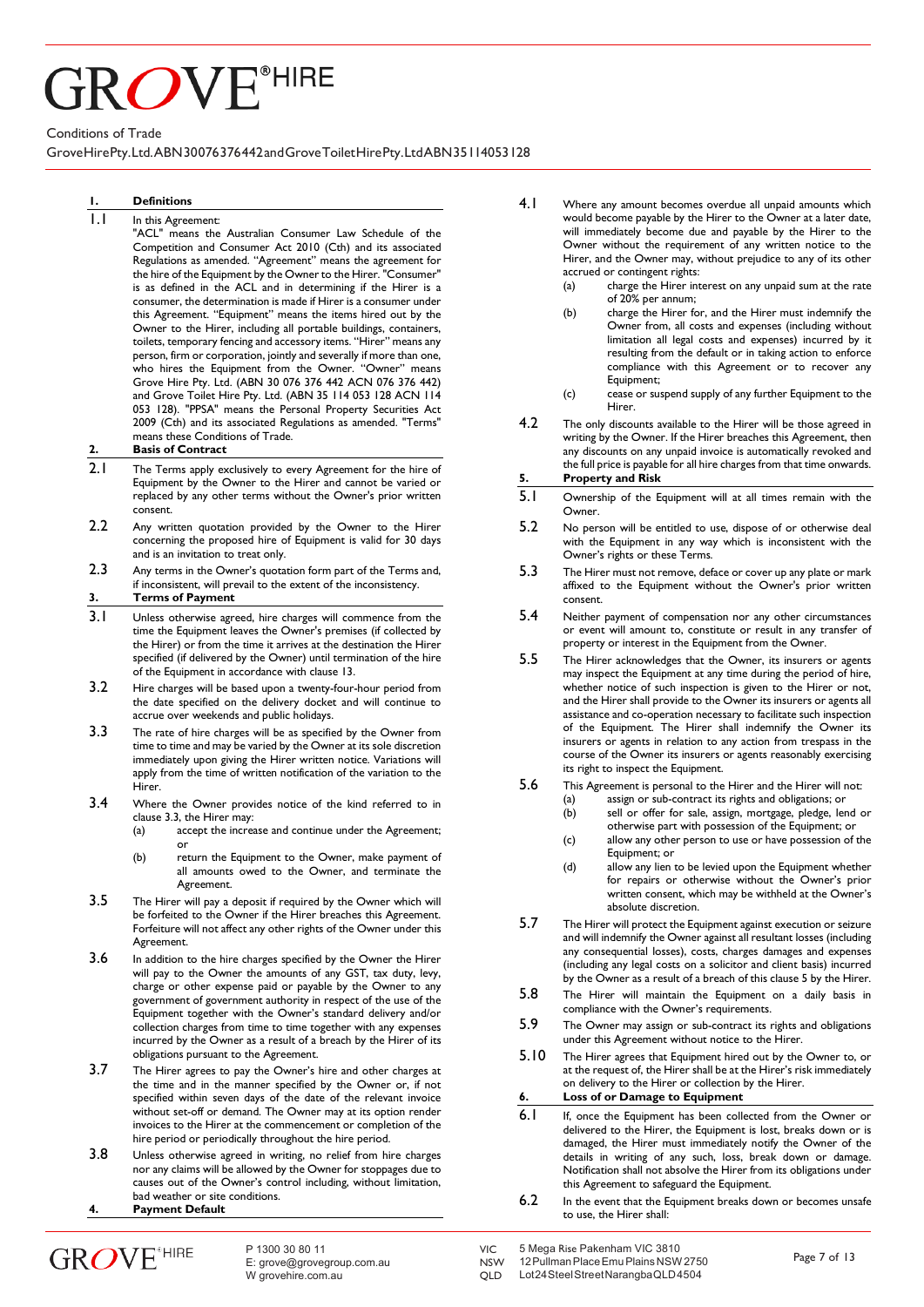# ROVE<sup>®HIRE</sup>

#### Conditions of Trade

GroveHirePty.Ltd.ABN30076376442andGroveToiletHirePty. Ltd ABN35114053128

- (a) immediately stop using the Equipment;<br>(b) take all steps necessary to prevent the
- take all steps necessary to prevent the Equipment from sustaining any further damage;
- (c) take all steps necessary to prevent injuries from occurring to any person or property as a result of the condition of the Equipment, and;
- (d) not repair or attempt to repair the Equipment without the Owner's prior written consent.
- 6.3 Subject to clauses 6.4 and 6.5, breakdowns or defects in the Equipment resulting from:
	- (a) proper and ordinary use of fair wear and tear; or<br>(b) the development of an inherent fault or a fai
	- the development of an inherent fault or a fault not ascertainable prior to commencement of the period of hire; may, at the Owner's option, either be repaired or the Equipment replaced at the Owner's expense. No charge will apply from the date of notice of breakdown until the repair or replacement of the Equipment.
- 6.4 If the Hirer is a consumer and the defect or breakdown cannot be remedied or is a "Major failure" as defined in the ACL, then nothing in this clause limits the consumer's rights under section 259(3) of the ACL.
- 6.5 If the Hirer is not a consumer and the repair is impracticable and replacement Equipment is not available, the Owner may terminate this Agreement and will not have any liability whatsoever to the Hirer for such termination or any consequences for breakdown.
- 6.6 If the Equipment is lost or damaged, and the loss of or damage to the Equipment is caused by the negligence, misdirection or misuse of the Hirer or its employees, agents or representatives or the breach of any term of this Agreement by the Hirer or its employees, agents or representatives, the Hirer shall be liable for
	- the following:<br>(a) any any costs incurred by the Owner in repairing or replacing the Equipment; and
	- (b) hire charges for the Equipment until the Equipment is repaired or replaces any other costs whatsoever incurred by the Owner as a result of the damage to or the loss of the Equipment.

#### **7. Delivery and Transport**

- 7.1 Unless delivered by the Owner, the Hirer must arrange appropriate transport of the Equipment from the Owner's premises to its own.
- 7.2 If the Equipment requires transportation for repair or replacement, then cost of transport is born by the Owner unless the repair or replacement is due to damage or breakdown of the Equipment directly caused by the Hirer.
- 7.3 Any period or date for delivery of the Equipment stated by the Owner is an estimate only and not a contractual commitment.

#### **8. The Hirer's Obligations**

- 8.1 The Hirer will:<br>(a) pay a
	- pay all hire charges together with any other charges or amounts that may become due and payable to the Owner under the Agreement or these Terms;
	- (b) upon delivery or collection of the Equipment immediately examine the Equipment to satisfy itself as to its condition and suitability and fitness for the purpose to which it requires the Equipment. In accepting the Equipment, the Hirer acknowledges that is has duly examined the Equipment and has satisfied itself as required. The Hirer acknowledges that it has not in any way relied upon the skill or judgment of any representations made by or on behalf of the Owner in respect of the Equipment, its purpose, use or performance and it has not made known, either expressly or by implication, to the Owner any purpose for which it requires the equipment;
	- (c) use the Equipment in a skillful, proper, safe and prudent manner and only for the purpose and within the capacity

for which it was designed and in accordance with all laws (including but not limited to environmental laws);

- (d) comply with any directions, instructions, specifications and recommendations as to the use of the Equipment given by the Owner;
- (e) hold all necessary licences and permits necessary for the storage, use and operation of the Equipment;
- (f) at its own expense clean, and keep and maintain the Equipment in good condition and repair, failing which, the Hirer will reimburse the Owner for any costs, claims, loss, damage, or expenses incurred by the Owner;
- (g) pay all costs associated with the cleaning of the equipment and all accessory items;
- (h) ensure that the Equipment is stored safely, securely and protected from theft, fire and distress;
- (i) not alter, modify, tamper with, make additions to, deface or erase any identifying mark, plate, trademark writing or number on or in the Equipment or interfere with or modify the Equipment in any other manner;
- (j) be responsible for any damage, other than fair wear and tear, to the Equipment;
- (k) be liable for the cost of freight to retrieve Equipment that has been lost, stolen, abandoned or displaced for any reason;
- (l) comply at its own expense with all local authority, State and Federal laws, ordinances and regulations including in particular any occupational health and safety laws which may affect the Equipment while it is the possession of or being used by the Hirer;
- (m) not without the Owner's prior written consent keep or store in the Equipment or on or near any of the Equipment any volatile spirits or explosive goods or goods which are or may become dangerous, corrosive, highly combustible, offensive (including radioactive materials) or likely to encourage any vermin or pests. Any such goods stored in or near the Equipment may at any time be destroyed, disposed of, abandoned or rendered harmless by the Owner without compensation to the Hirer and without effecting the Owner's rights under this Agreement. The Hirer authorises the Owner to have unrestricted access to the Equipment for the purpose of exercising the Owner's rights under this clause;
- (n) supply the operator of the Equipment with all necessary manuals and instructions (both written and oral) necessary for the safe use of the Equipment.

#### **9. Personal Property Securities Act**

- 9.1 For the purposes of this clause the terms used in this clause 9 have the same meaning as contained in the PPSA.
- 9.2 If the Owner determines that any Agreement for hire between the Owner and Hirer is or contains a security interest for the purposes of the PPSA, the Hirer must, at its cost and immediately upon the Owner's request:
	- (a) do all things reasonably required (including execution of documents) to ensure the Owner has a continuously perfected security interest (as defined in the PPSA) created in the Equipment pursuant to any Agreement for hire. This includes, but is not limited to:
		- (i) providing details of any item of collateral sufficient to complete registration of the security interest in accordance with the requirements of the PPS legislation;
		- (ii) enabling the Owner to apply for registration of or give any notification in relation to the security interest;
		- (iii) enabling the Owner to exercise rights in relation to the security interest;
	- (b) procure from any person considered by the Owner to be relevant to its security position, such Agreements and waivers as the Owner may at any time require to ensure the Owner attains the highest-ranking security possible in respect of the security interest.
- 9.3 In circumstances where any Agreement for hire constitutes a PPS Lease, the Hirer acknowledges that it is the grantor and the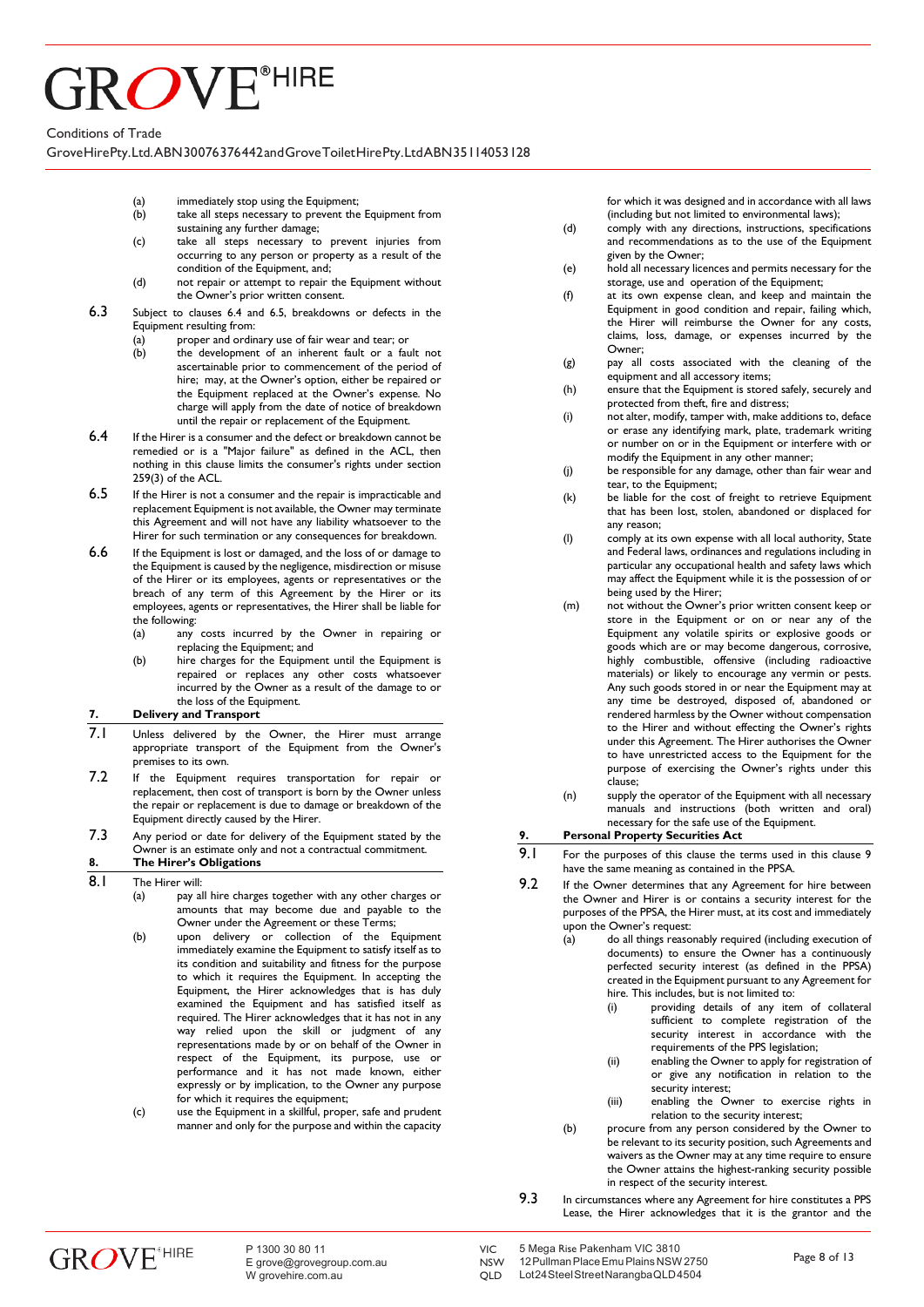# ROVE<sup>®HIRE</sup>

#### Conditions of Trade

GroveHirePty.Ltd.ABN30076376442andGroveToiletHirePty. Ltd ABN35114053128

Owner is the secured party holder of a Purchase Money Security Interest ("PMSI") by virtue of the Agreement for hire and the PPSA.

- 9.4 The Hirer must not, except with the Owner's express written consent, allow to be, or be liable to become, perfected or attached in favour of any person, a security interest in any of the Equipment, and whether to a provider of new value or otherwise.
- 9.5 Where permitted by the PPSA, the Hirer waives any right to receive the notifications, verifications, disclosures or other documentation specified under sections 95 (removal of accession), 118 (enforcement of security interests in accordance with land law decisions), 121(4) (enforcement of security interests in liquid assets), 130 (disposal of collateral), 132(3)(d) (amounts paid to other secured parties), 132(4) (statement of account in respect of seized collateral), 135 (retention of collateral) and 157 (notice to grantors) of the PPSA.
- $9.6$  the Owner and Hirer agree to contract out of and nothing in the provisions of sections 96 (retention of accession), 125 (disposal or retention of collateral), 129 (disposal by purchase), 142 (redemption of collateral) and 143 (reinstatement of security agreement) of the PPSA shall apply to the Agreement for hire.
- **9.7** To the extent permitted by the PPSA:<br>(a) the provision of Chapter 4 of
	- the provision of Chapter 4 of the PPSA which are for the benefit of the Hirer or which place obligations on the Owner will apply only to the extent that they are mandatory, or the Owner agrees to their application in writing;
	- (b) where the Owner has rights in addition to those in Chapter 4 of the PPSA, those rights will continue to apply.
- 9.8 For the purposes of section 275(6) of the PPSA, the Owner and Hirer agree and undertake that any Agreement for hire and any information pertaining to the rental of the Equipment and details of the Equipment shall be kept confidential at all times. Neither party may disclosure any information pertaining to any Agreement for hire or the rental of the Equipment, except as otherwise required by law or that is already in the public domain.
- 9.9 The Hirer hereby consents and appoints the Owner to be an interested person and the Hirer's authorised representative for the purposes of section 275(9) of the PPSA.
- **10. Exclusion of Warranties, Etc.**
- 10.1 Except as specifically set out in the Terms or contained in any express warranty provided with the Equipment, this Agreement does not include by implication any other term, condition or warranty in respect of the quality, merchantability, acceptability, fitness for purpose, condition, description, assembly manufacture, design or performance of the Equipment, or any contractual remedy for their failure.
- 10.2 If the Hirer is a consumer, nothing in these Terms restricts, limits or modifies the Hirer's rights or remedies against the Owner for failure of a statutory guarantee under the ACL.
- 10.3 If clause 10.2 does not apply, then other than as stated in the Terms or any written warranty statement, the Owner is not liable to the Hirer in any way howsoever arising under or in connection with the use of, storage or any other dealings with the Equipment by the Hirer or any third party.
- 10.4 The Owner is not liable for any indirect or consequential losses or expenses suffered by the Hirer or any third party, howsoever caused, including but not limited to loss of turn over, profits, business or goodwill or any liability to any other party, except to the extent of liability imposed by the ACL.
- 10.5 Subject to the ACL, the Owner will not be liable for any loss or damaged suffered by the Hirer where the Owner has failed to meet any delivery date or cancels or suspends the supply of the Equipment.
- 10.6 Subject to the ACL, the Owner's liability with respect to any claims arising out of this Agreement shall be limited, at the Owner's option, to:
- (a) replacement of the Equipment with similar Equipment; or
- (b) termination of the Agreement and restitution of the amount of any hire charges paid with respect to any period for which the Equipment was inoperable.
- 10.7 Nothing in the Terms is to be interpreted as excluding, restricting or modifying the application of any State or Federal legislation applicable to the sale of goods which cannot be so excluded, restricted or modified.

#### **11. Release and Indemnity**

- 11.1 The Hirer is solely responsible for all risks relating to or arising from the selection, possession, use, operation, storage, control, and location (or displacement from the location for any reason) of the Equipment.
- 11.2 The Hirer must indemnify the Owner and keep the Owner harmless from all costs, actions, claims, demands, loss or damage (including all legal costs on a full indemnity basis) arising from or in connection with the Equipment or as a result of its selection, possession, use, operation, storage, control, or location (or displacement from the location for any reason), except where the Owner has failed to comply with a statutory guarantee under the **ACL**
- 11.3 The Owner is not responsible for any property stolen from or damaged whilst in the Equipment or any property left in the Equipment after the Equipment has been returned to the Owner.

#### **12. Theft and Damage Waiver**

- 12.1 If the Hirer chooses to take the benefit of the theft and damage waiver option the Owner agrees to waive its rights under this Agreement to claim from the Hirer any sum of money in excess of \$1,500 inclusive of GST or 15% whichever is the greater which arises out of any loss, destruction of or damage to Equipment which is caused by fire, storm, earthquake, collision, accident, theft or burglary, provided that in the case of theft or burglary the Hirer has supplied to the Owner satisfactory evidence that:
	- (a) the Hirer has promptly reported the theft or burglary to the police and provides the Owner with a written police report;
	- (b) the Hirer co-operates with the Owner and provides the Owner with the details of the incident, including any written or photographic evidence required; and
	- (c) the Hirer has taken adequate and reasonable precautions to protect the Equipment against theft or burglary. As a minimum, the Hirer must keep the Equipment in a safe secure locked private compound when not in use.
- 12.2 The theft and damage waiver contained in clause 12.1 will not apply to loss of or damage to the Equipment in the following circumstances:<br>(a) the lo
	- the loss or damage has arisen as a result of the Hirer's breach of the Agreement, or by the Hirer's fraudulent or negligent act or omission;
	- (b) loss or damage resulting from overloading, exceeding rated capacity, failure to maintain, misuse, abuse, or improper servicing of the Equipment.
	- (c) loss or damage due to mysterious disappearance of the Equipment;
	- (d) loss or damage caused by misappropriation or wrongful conversion of the Equipment by the Hirer;
	- (e) loss or damage by the use or operation of the Equipment in contravention of any of these conditions;
	- (f) loss or damage by the use or operation of the Equipment in violation of any law regulation or by-law;
	- (g) glass breakage;
	- $(h)$  loss or damage occurring whilst the Equipment is being carried, located, used, loaded, unloaded, transported on or over water, wharves, bridges or vessels of any kind;
	- (i) loss or damage relating to weather, storm or flooding events that were reasonably foreseeable;
	- (j) loss or damage to accessories tables, chairs, sinks, toilet pans and systems. Markings or holes in portable building walls or roofs and other similar accessories and situations; or damage caused by exposure to any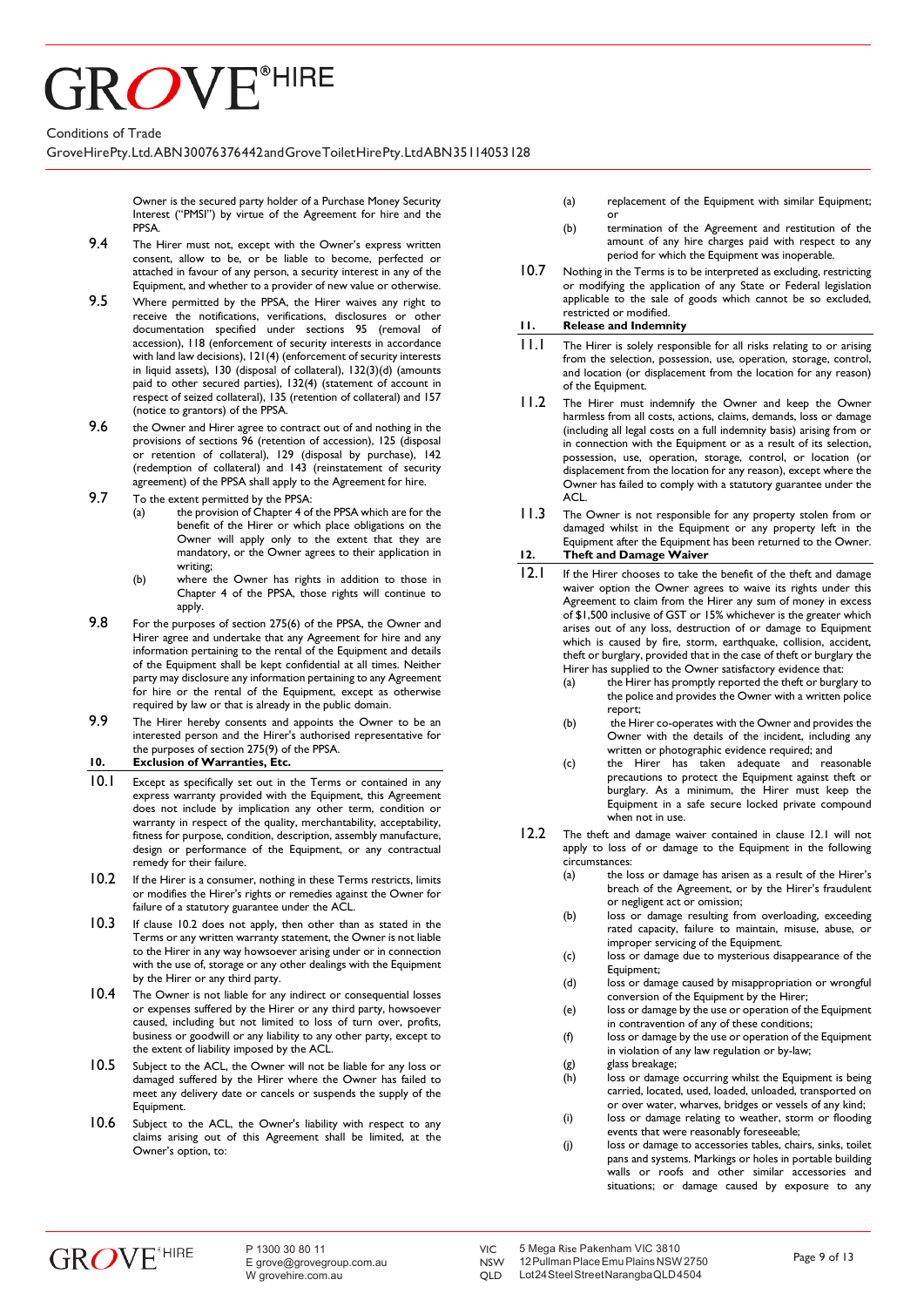# **GROVE**<sup>®HIRE</sup>

Conditions of Trade

GroveHirePty.Ltd.ABN30076376442andGroveToiletHirePty. Ltd ABN35114053128

corrosive substance, including any caustic, hazardous or toxic materials, cyanide, salt water or acid.

12.3 The Hirer acknowledges that nothing in this clause derogates from the Hirer's obligations contained in clause 8.

#### **13. Termination of Hire**

- 13.1 The Owner may at any time and in its unfettered discretion terminate the hire of the Equipment to the Hirer upon written notice, whereupon the Hirer shall immediately attend to any of the obligations remaining under this Agreement and make the Equipment available for collection.
- 13.2 Subject to any applicable statutory stay of proceedings, the Owner may immediately terminate the Agreement, upon notice if the Hirer:
	- (a) default in payments of the hire charges or any other charges under this Agreement; or
	- (b) fails to remedy, to the Owner's satisfaction, any breach of the Agreement (which in the Owner's reasonable opinion is able to be remedied) within 7 business days after being notified of the breach by the Owner; or
	- (c) goes into liquidation or becomes subject of any form of insolvency administration or arrangement, or in the case of an individual, becomes bankrupt or enters into a scheme of arrangement with its creditors; or
	- (d) does or causes to be done or permits any act or omission which results in the Owner's rights in the Equipment being prejudiced or jeopardised, in the Owner's reasonable opinion.
- 13.3 The Hirer may terminate the hire of Equipment by providing reasonable notice and by:
	- (a) delivering the Equipment to the Owner during normal working hours; or
	- (b) notifying the Owner that the Equipment is ready for collection, provided that the Hirer keeps the Equipment safe and secure until collection. When notifying the Owner that the Equipment is ready for collection, the Hirer must obtain an "off hire" number, failing which the Hirer will not be deemed to have notified the Owner that the Equipment is ready for collection.
- 13.4 If the Equipment is retuned to or collected by the Owner in a state which is unsatisfactory or in breach of the Terms then the hire period will be deemed to continue until the Equipment is in a state which is satisfactory to the Owner, or any breach of this Agreement has been remedied (whichever is the later). The Owner undertakes to take all reasonable steps to put the Equipment into a satisfactory state as soon as is reasonably possible after the return or collection of the Equipment.
- 13.5 Upon termination, the Hirer must:
	- (a) cease using or operating the Equipment and immediately comply with any directions given by the Owner;
	- (b) pay all outstanding hire charges or other charges required under this Agreement to the Owner which are due and payable as at the date of termination;
	- (c) return in good working order and condition the Equipment to the Owner and/or allow the Owner access to collect the Equipment; and
	- (d) take all steps to mitigate its losses arising from the termination.
- 13.6 Upon termination of hire, the Owner is entitled to take possession of the Equipment and for this purpose the Hirer irrevocably appoints the Owner as his agent and authorizes and licences the Owner to:
	- (a) enter upon any land or premises upon which the Equipment is situated or where the Owner has any reason to believe that the Equipment may be situated;
	- (b) disconnect, dismantle and remove the Equipment whether or not it is affixed to the land or the premises, connected to property or equipment not owned by the Owner, in use by the Hirer or any other person or containing property not owned by the Owner.
- 13.7 The Hirer releases the Owner from and indemnifies the Owner against any claims arising from removal and collection of the Equipment in accordance with the clause. Should the Equipment contain any property not owned by the Owner, the Owner shall

store that property for a period of 14 days from the termination of hire. The Owner may charge the Hirer reasonable storage fees for the storage of that property. Should the property not be collected at the expiry of 14 days after the termination of the hire of the Equipment the Owner may sell the property, and the Hirer releases the Owner from and indemnifies the Owner against any claims which any person may have directly or indirectly arising from the sale of the property or whether through negligence, sale at under value, sale of property owned by a third party or howsoever.

13.8 After termination of hire, and until the Equipment has been collected by the Owner, the Equipment shall remain the sole risk of the Hirer, and the Hirer will indemnify the Owner in respect of any loss of or damage to the Equipment in those circumstances and where an off hire number has been obtained but the Owner has not collected the Equipment.

**14. Insurance**

- 14.1 The Hirer will maintain at its own expense all appropriate policies of insurance for insuring itself, its property, third parties and their property against all risks arising from the presence or operation of the Equipment, including:
	- (a) for all damage to or arising out of the hire of the Equipment in an amount not less that the full replacement cost of the Equipment howsoever occurring, unless the Hirer has taken the benefit of the theft and damage waiver option pursuant to clause 8 in which case such insurance policies need not cover the loss or damage specified in clause 12; and
	- (b) for all third party and public liability risks in respect of the hire or use of the Equipment by the Hirer for not less than \$10 million for any one occurrence.
- 14.2 The policy must note the Owner's interest as owner of the Equipment.
- 14.3 The Hirer must, prior to the hire period and on the Owner's further request, provide evidence of insurance.
- 14.4 The Hirer must, on reasonable request, provide the Owner with all reasonable assistance and information necessary to enable the Owner to claim under any insurance policies.
- 14.5 If the Equipment is involved in any accident resulting in injury to persons or damage to the Equipment or other property, the Hirer must immediately notify the Owner by telephone and then confirm in writing to the Owner's office. The Hirer must not make any admission, offers, promise, payment or indemnity without the Owner's prior written consent. Any insurance monies recovered by the Hirer in respect of any risks specified in this clause 14 must be applied as reasonably directed by the Owner.

#### **15. Director/s Guarantee/s**

15.1 The Hirer acknowledges and agrees that its Director/s may be required execute the attached Deed of Guarantee and Indemnity, guaranteeing and indemnifying the Owner from any liability attaching to the Hirer pursuant to the Terms.

#### **16. Customer Restructure**

16.1 The Hirer must notify the Owner in writing of any change in its structure or management including any change in director, shareholder or management or change in partnership or trustee within 7 days of the date of the change.

#### <span id="page-9-0"></span>**17. Force Majeure**

- 17.1 For the purposes of this clause [17,](#page-9-0) a Force Majeure Event means an event beyond the reasonable control of a party including, without limitation, accident, acts of God, acts or threats of terrorism or war, breakdown, epidemic, pandemic, import or export or travel restrictions, industrial disputes, lockouts or strikes.
- 17.2 Subject to clause [17.3,](#page-9-1) neither the Owner nor the Hirer is liable in any way howsoever arising under the Agreement to the extent that it is prevented from acting by a Force Majeure Event.
- <span id="page-9-1"></span>17.3 Nothing in this clause [17](#page-9-0) operates to excuse the Hirer from any obligation to pay money to the Owner.
- 17.4 If a party is prevented from acting by a Force Majeure Event, that party must:

QLD Lot24SteelStreetNarangbaQLD4504

**NSW**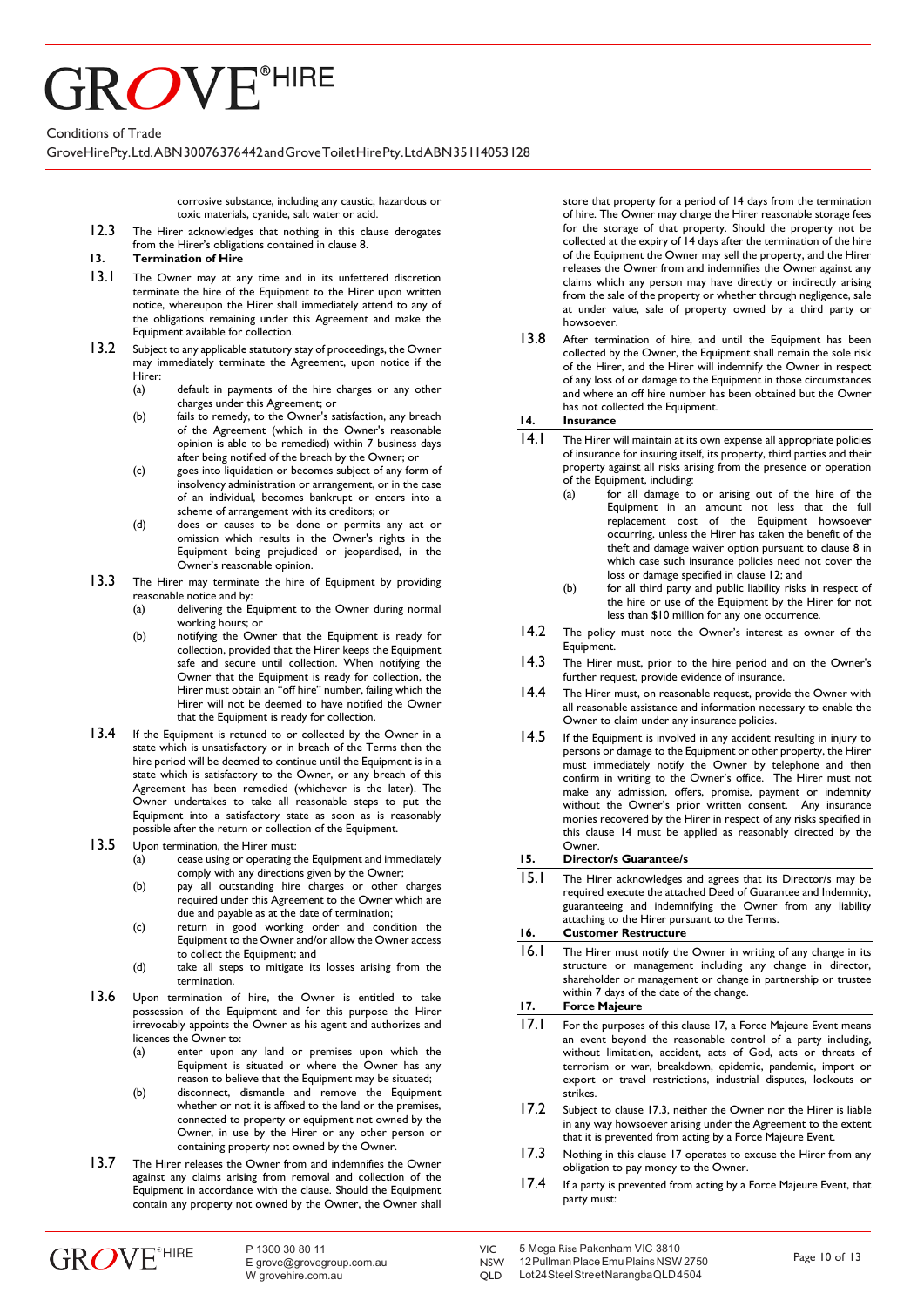### **HIRE ROVE®**

Conditions of Trade

GroveHirePty.Ltd.ABN30076376442andGroveToiletHirePty. Ltd ABN35114053128

- (a) promptly notify the other party of the existence and expected duration of the Force Majeure Event;
- (b) take all reasonable steps to alleviate or remedy the effect of the Force Majeure Event; and
- (c) subject to Clause [17.5,](#page-10-0) resume performance of the obligation prevented by the Force Majeure Event as soon as practicable after the Force Majeure Event ceases.
- <span id="page-10-0"></span>17.5 If a Force Majeure Event prevents performance of an obligation beyond a reasonable time, either party may suspend or terminate the Agreement by written notice.

#### **18. Miscellaneous**

- 18.1 The law of Victoria from time to time governs the Terms. The parties agree to the non- exclusive jurisdiction of the courts of Victoria, the Federal Court of Australia, and of courts entitled to hear appeals from those courts.
- 18.2 This Agreement replaces and supersedes all other terms and conditions of hire, if any, previously in force between the Owner and the Hirer and no variation of these conditions will bind either party unless confirmed by the Owner in writing.
- 18.3 A notice or invoice must be in writing and handed personally or sent by email, facsimile or prepaid mail to the last known address of the addressee. Notices or invoices sent by pre-paid post are deemed to be received upon posting. Notices or invoices sent by email or facsimile are deemed received on the confirmation of successful transmission.
- 18.4 The person signing this Agreement for and on behalf of the Hirer agrees with the Owner that he or she has the authority of the Hirer to make this Agreement on the Hirer's behalf and is empowered by the Hirer to bind the Hirer to this Agreement and hereby indemnifies the Owner against all losses and costs incurred by the Owner arising out of the person signing this Agreement failing to have such power and/or authority.
- 18.5 If this Agreement or any clause of it becomes void or unenforceable for any reason, then that part will be severed from this Agreement to the intent that all parts that do not become void or unenforceable will remain in full force and effect and be unaffected by any severance of other parts.
- 18.6 The rights and obligations of the Hirer and the Owner will continue and not be affected by termination of the hire of the Equipment. Termination of the hire of the Equipment will be without prejudice to any right of action already given to the Hirer or Owner in respect of any breach of this Agreement by the other party.
- 18.7 The parties acknowledge that this Agreement contains the entire Agreement concluded between the parties notwithstanding any<br>prior or subsequent negotiations or discussions or prior or subsequent negotiations or representations. Any such conditions, warranties or representations are hereby expressly excluded.
- 18.8 Time is to be the essence of all obligations of the Hirer in this Agreement.
- 18.9 The Owner's failure to insist upon strict performance of any terms contained herein, or to exercise in whole or in part any right that it may have under this Agreement at law, shall not be deemed to be a waiver of any rights that the Owner may have and shall not be deemed a waiver of any subsequent breach of any of the Terms.
- 18.10 A statement in writing made up from the books of the Owner and signed by any director, secretary or credit manager of the Owner of the amount due or owing by the Hirer as at the date mentioned in that statement will be prima facie evidence that that amount is due and owing without it being necessary to produce any books or vouchers to verify the same.
- 18.11 Any credit accommodation granted may be withdrawn at any time for any reason without notice.
- 18.12 The Hirer acknowledges and agrees that its Director/s shall execute the attached Privacy Act Authorisation/Agreement to enable the Owner to check on the creditworthiness of the Director/s and the Hirer, for the purpose of this Agreement.

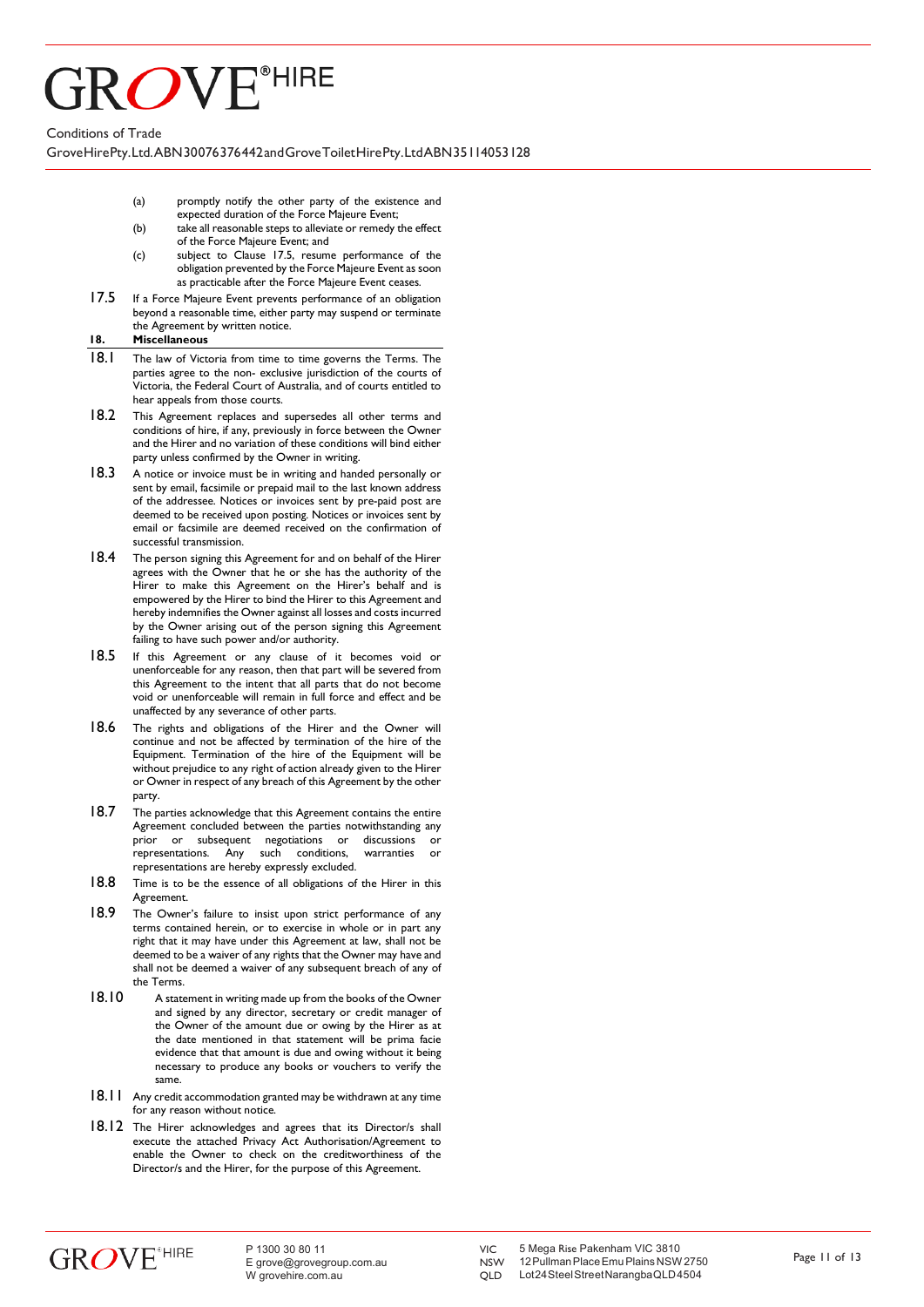#### Theft & Damage Waiver Cover

Grove Hire Pty. Ltd. ABN 30 076 376 442 and Grove Toilet Hire Pty. Ltd ABN 35 114 053 128

Grove Hire Pty. Ltd. ABN 30 076 376 442 and Grove Toilet Hire Pty. Ltd. ABN 35 114 053 128 ("Grove Hire") offers its clients a Theft and Damage Waiver Cover on all hire items, covering the Hirer in the event of accidental damage or theft involving any portable building, container, toilet or accessory item on hire from Grove Hire.

Details of the theft and damage waiver cover, together with an acceptance form are attached for your completion. In the event that theft and damage waiver is not required, the hirer must have appropriate insurance policies to cover all costs associated with any theft of, or damage to, portable buildings, containers or accessories on hire from Grove Hire details required are as follows:

- Insurance Fund
- Policy Number
- **Expiry Date**

#### The attached acceptance form must be completed and returned to the Head Office prior to delivery.

If you require further information or clarification, please contact our hire department on 1300 30 80 11.

The cost of the cover is calculated at 15% of the hire rate, with excess on any one claim of 15% of the claim value or \$1,500 inclusive of GST, whichever is the greater.

#### Terms and conditions of the damage waiver cover are as follows:

If the Hirer chooses to take the benefit of the theft and damage waiver option the Owner, being Grove Hire, agrees to waive its rights under the Grove Hire's Conditions of Trade to claim from the Hirer any sum of money is excess of \$1,500 inclusive of GST or 15% whichever is the greater, which arises out of any loss, destruction of or damage to a Portable Building, Container, Toilet or Accessories which is caused by fire, storm, earthquake, collision, accident, theft or burglary, provided that in the case of theft or burglary the Hirer has supplied to the Owner satisfactory evidence that:

- 1a) The Hirer has promptly reported the theft or burglary to the police; and
- 1b) The Hirer has taken adequate and reasonable precautions to protect the Portable Building, Container, Toilets, Temporary Fencing or Accessories against theft or burglary. As a minimum, the Hirer must keep the Portable Building, Container, Toilets, Temporary Fencing or Accessories in a safe secure locked compound when not in use.
- 2. In addition, the theft and damage waiver contained in clause 8.1 of the Grove Hire Pty. Ltd. and Grove Toilet Hire Pty. Ltd. Conditions of Trading will not apply to loss or damage to the Portable Building, Container, Toilet, Temporary Fencing or Accessories in the following circumstances.
- 2a) Loss or damage resulting from overloading, exceeding rated capacity, failure to maintain, misuse, abuse, or improper servicing of the Portable Building, Container, Toilet, Temporary Fencing or Accessories;
- 2b) Loss or damage due to mysterious disappearance of the Portable Building, Container, Toilet, Temporary Fencing or Accessories;
- 2c) Loss or damage caused by misappropriation or wrongful conversion of the Portable Building, Container, Toilet, Temporary Fencing or Accessories by the Hirer.;
- 2d) Loss or damage by the use or operation of the Portable Building, Container, Toilet, Temporary Fencing or Accessories in contravention of any of these conditions;
- 2e) Loss or damage by the use or operation of the Portable Building, Container, Toilet, Temporary Fencing or Accessories in violation of any law, regulation or by-law;
- 2f) Glass breakage;
- 2g) Loss or damage to accessories, tables, chairs, sinks, toilet pans and cisterns. Markings or holes in Portable Building, Container, Temporary Fencing, Toilet walls or roofs and other similar accessories or situations; or damage caused by exposure to any corrosive substance, including any caustic, hazardous or toxic materials, cyanide, salt water or acid.
- 3. The Hirer acknowledges that nothing in this clause derogates from the Hirer's obligations contained in clause 5 or Grove Hire's Conditions of Trade.



E grove@grovegroup.com.au grovehire.com.au

VIC 5 Mega Rise Pakenham VIC 3810<br>NSW 12 Pullman Place Emu Plains NSW 2750

NSW 12 Pullman Place Emu Plains NSW 2750<br>OLD Lot 24 Steel Street Narangba OLD 4504 Lot 24 Steel Street Narangba QLD 4504